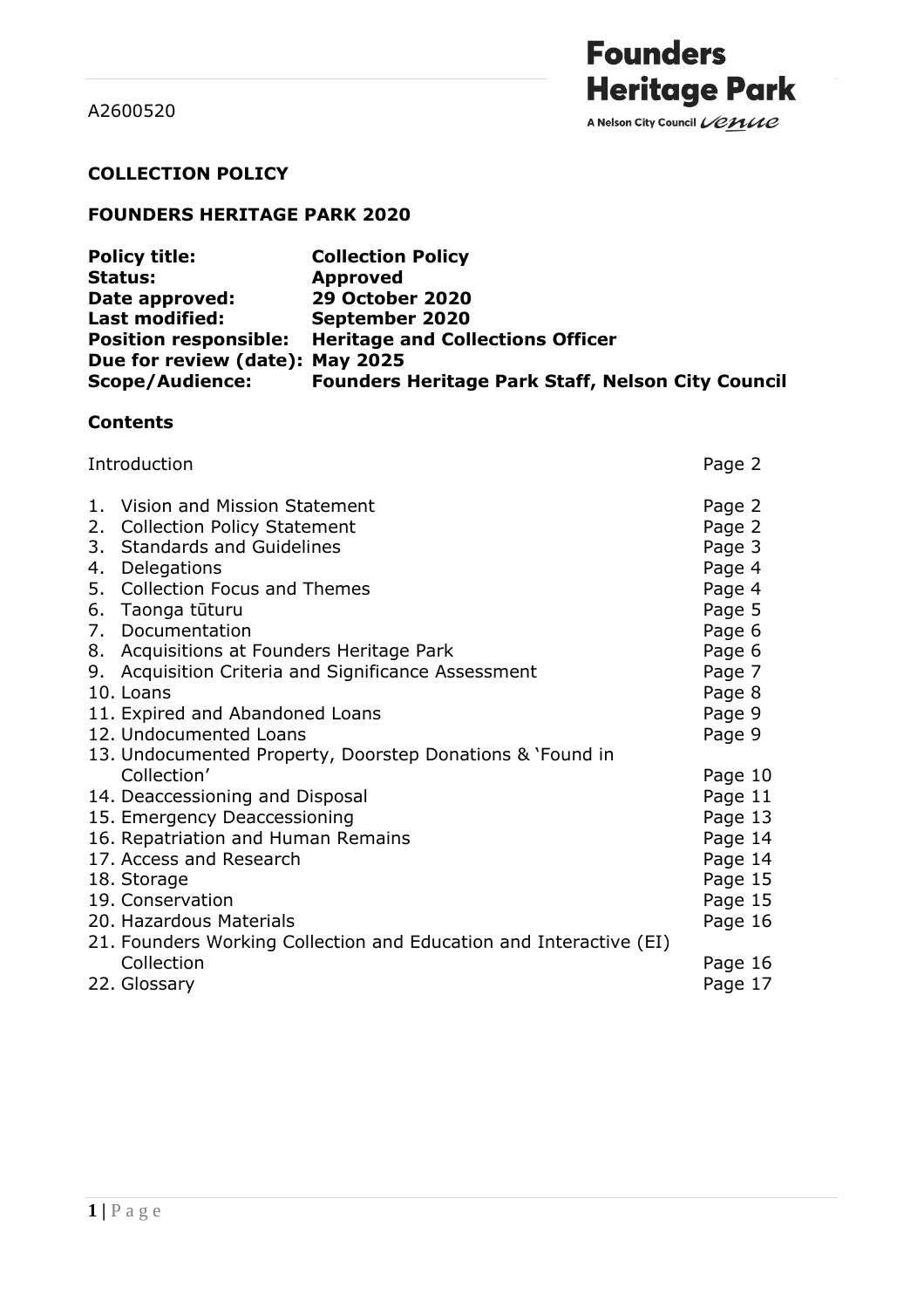

### **FOUNDERS HERITAGE PARK COLLECTION POLICY 2020**

### **Introduction**

Founders Heritage Park consists of a number of both replica and historic buildings that visitors can wander through and explore. It is owned and managed by Nelson City Council. Tenants share some of the display areas in the Park, and here a dynamic is created between what each tenant has to offer, and the stories that are formed alongside them.

The collection at Founders Heritage Park is broadly defined as being mainly agricultural, industrial, commercial and transport-based objects, along with a small collection of related ephemera. These objects form the Park's early technological and mechanical focus and helps to tell unique and engaging stories of Whakatu Nelson's early history, its city and development, generally preceding the computer era.

Founders Heritage Park recognizes and acknowledges Maori cultural values, knowledge and tikanga, as underpinned by New Zealand's founding document, Te Tiriti o Waitangi.

### **1. Founders Heritage Park Vision and Mission Statement**

### **1.1 Vision**

Founders Heritage Park is a highly valued, vibrant heritage attraction which celebrates the Nelson Whakatū community, past and present.

### **1.2 Mission Statement**

Founders Heritage Park is an iconic and multi-use facility that:

- Connects visitors with the development of the Whakatū Nelson community through the use of interactive displays, creative programmes and artisan tenants;
- Celebrates Whakatū's bicultural heritage by building stronger relationships with iwi and creating opportunities for tangata whenua stories to be shared;
- Brings a wide range of communities together to celebrate in unique, flexible and well-functioning venues;
- Maintains a collection which supports the Park's activities to museum standards;
- Actively supports Council's sustainability goals. Financial sustainability is achieved through a mix of commercial and community activities.

# **2. Collection Policy Statement**

Founders Heritage Park recognizes and acknowledges New Zealand's indigenous Maori culture, the Tangata Whenua, of Whakatu Nelson, Tasman and Te Tau Ihu; and the multi-ethnic diversity of our regions heritage.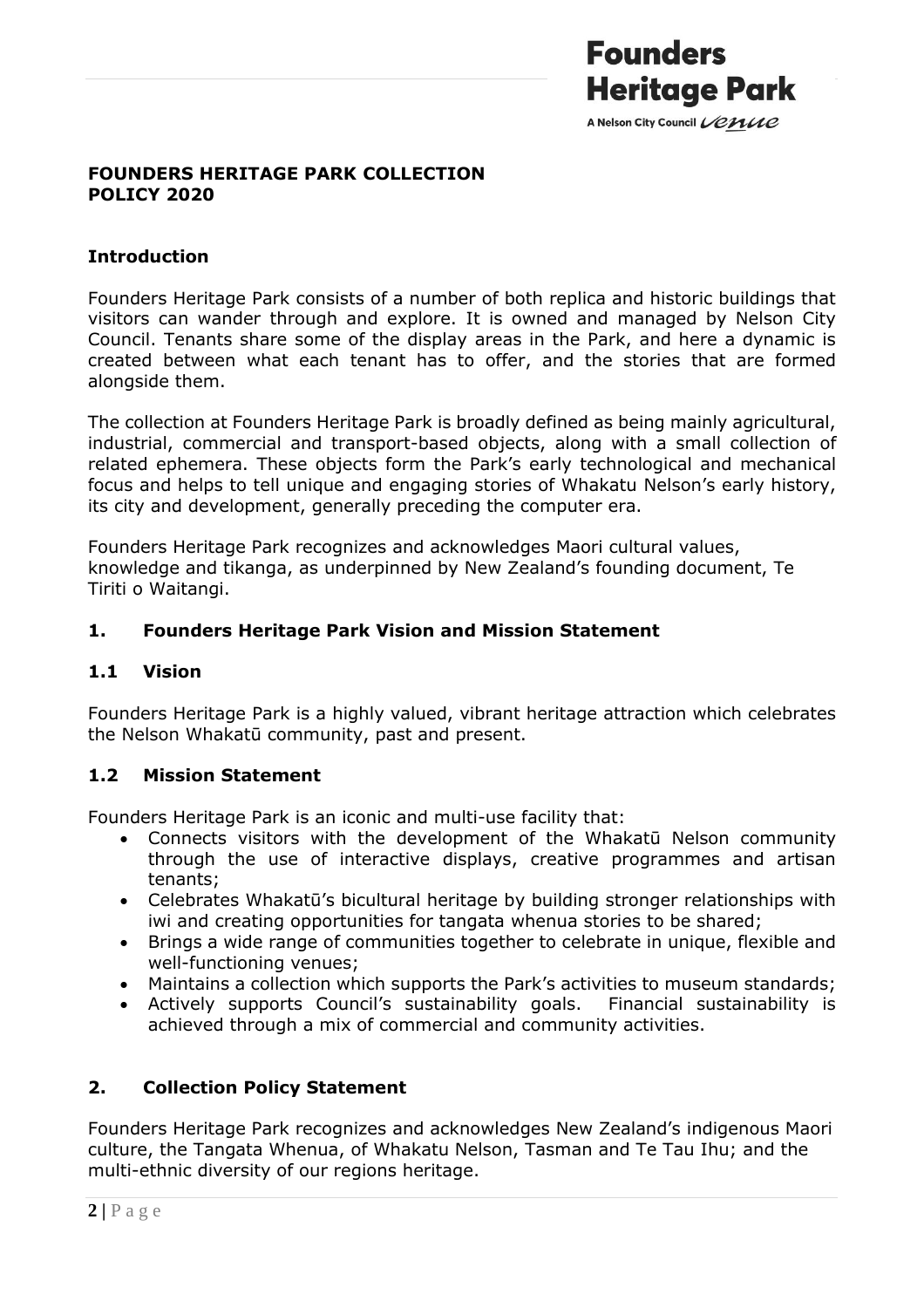Founders Heritage Park has a collection of objects/taonga relating to the collective history of Whakatu Nelson and its surrounds (Tasman and Te Tau Ihu), for the purpose of exhibition, interpretation, engagement and education.

Founders Heritage Park is custodian/kaitiaki of this collection, with an obligation to the peoples who created the objects and stories, and to their descendants.

### **3. Standards and Guidelines**

- 3.1 Founders Heritage Park is committed to achieving standards of excellence, as defined by the following national and international professional codes and standards:
- The Treaty of Waitangi Te Tiriti o Waitangi
- New Zealand Museums Standards Scheme, Ngä Kaupapa Whaimana a Ngä Whare Taonga o Aotearoa
- ICOM Code of Ethics for Museums, 2013
- Guidelines for the Care of Larger and Working Historic Objects, [International](https://www.bookdepository.com/author/International-Railway-Heritage-Consultancy-Limited) Railway Heritage [Consultancy](https://www.bookdepository.com/author/International-Railway-Heritage-Consultancy-Limited) Limited, Editorial coordination by [Association](https://www.bookdepository.com/author/Association-of-British-Transport-Engineering-Museums) of British Transport & [Engineering](https://www.bookdepository.com/author/Association-of-British-Transport-Engineering-Museums) Museums ISBN13 9781900642286
- Significance 2.0: A guide to assessing the significance of collections,.Collections Council of Australia Ltd 2009 by Roslyn Russell and Kylie Winkworth
- "RE-ORG", developed by ICCROM with the support of UNESCO (2007-2011) and originally published at www.re-org.info
- Museums Aotearoa, 2013, Code of Ethics and Professional Practice
- Convention on International Trade in Endangered Species of Wild Fauna and Flora (CITES).
- Wildlife Act 1953 and Extinct Species Trade Regulations.
- Heritage Collections Council, 1998, reCollections: Caring for Collections across Australia, Canberra
- SPECTRUM: The UK Museum Documentation Standard, MDA, Cambridge, by G. McKenna, and E. Patsatzi (Eds). 2011.
- New Zealand Conservators of Cultural Material Code of Ethics, 1995 (www.nzccm.org.nz/code-of-ethics)
- 3.2 This collection policy conforms to the relevant provisions of the following Legislative Framework:
	- Conservation Act 1987
	- Copyright Act 1994
	- Heritage New Zealand Pouhere Taonga Act 2014 (previously Historic Places Trust Act 1993)
	- Local Government Act 2002
	- Privacy Act 1993
	- Protected Objects Act 1975 (amended 2006)
	- Unsolicited Goods and Services Act 1975
	- Public Records Act 2005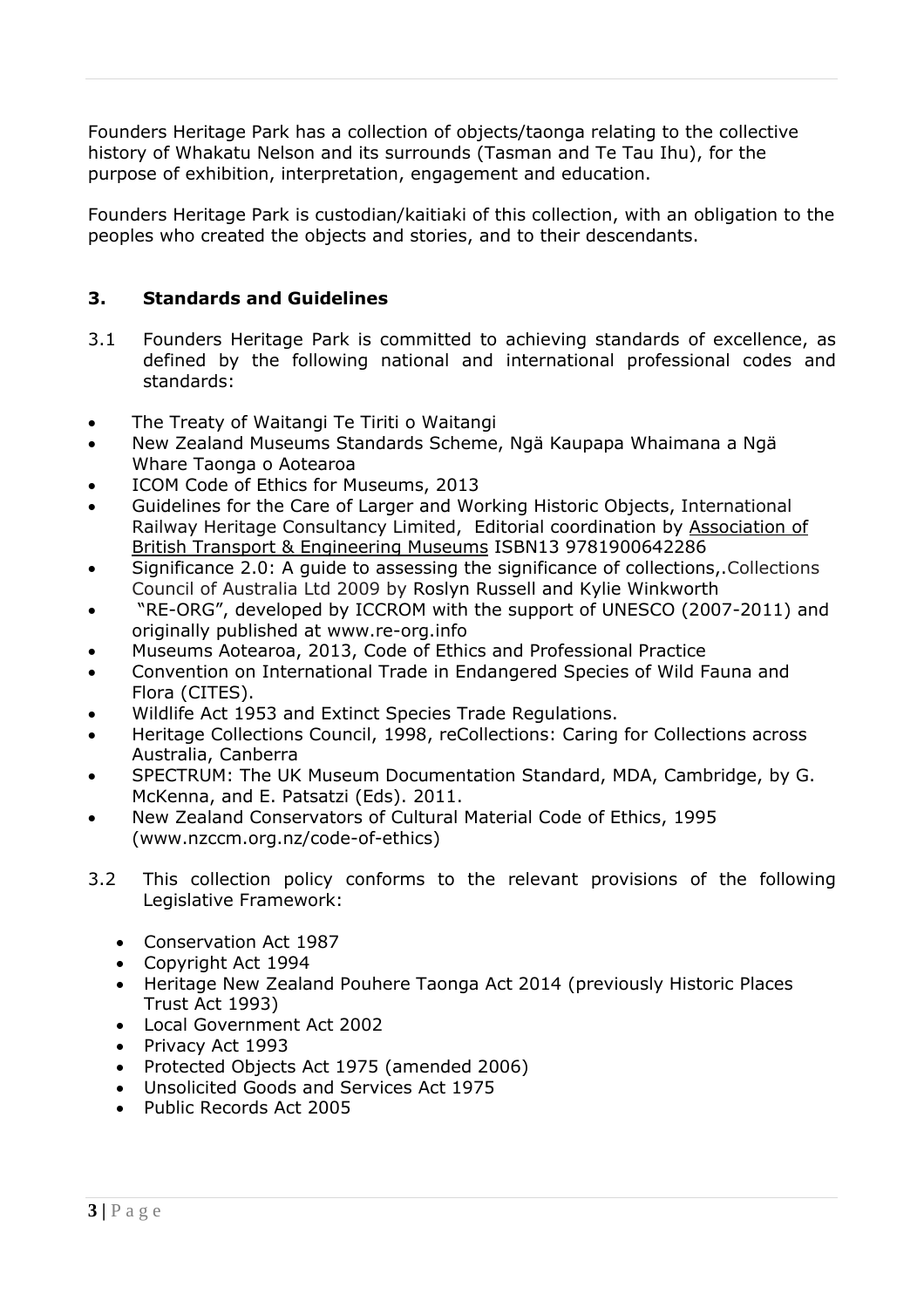### **4. Delegations**

- 4.1 The Heritage and Collections Officer (HCO) of Founders Heritage Park is responsible for all aspects of collection management. The HCO is an employee of Nelson City Council, and reports to the Team Leader, Heritage Facilities, Nelson City Council.
- 4.2 The Founders Supervisor is responsible for park management, administration, building maintenance, event and venue management and visitor experience. The Founders Supervisor is an employee of Nelson City Council, and reports to the Team Leader, Heritage Facilities, Nelson City Council.
- 4.3 As at 1 August 2020, Exhibitions, public programming and public enquiries are a shared responsibility between Founders Supervisor and HCO. Exhibitions, displays and education programmes are usually provided by contractors.

### **5. Collection Focus and Themes**

- 5.1 Through this policy, Founders Heritage Park (FHP) aims to develop a collection for public display and interaction that reflect Whakatu Nelson, Tasman and sometimes wider Te Tau Ihu (top of the south) history, in line with our Collection Policy statement.
- 5.2 Founders Heritage Park (FHP) has **three primary collections**:
	- 5.2.1 The Founders Museum Collection (**F. Collection**)

The main museum collection, which is primarily objects stemming from Whakatu Nelson businesses and commercial activities, industrial, engineering and manufacturing activities, agricultural and food production activities and transport and maritime related objects. The collection also includes a small number of objects from medical and health related services in Whakatu Nelson, and some urban, civic and industrial archaeological material.

### 5.2.2 Larger and Working Historic Objects Collection (**W. Collection**)

Larger and working, industrial, agricultural and transport objects which are either preserved in their operational or static historic state. Preventative and remedial conservation will be undertaken, as well as repairs which follow the principle of minimum intervention. Original componentry will be used when possible to keep objects running. It is recognized that movement can be a preventative measure with some objects, and sometimes physical and compliance adaptations may need to be made in order to meet safety standards.

#### 5.2.3 The Education and Interactive Collection (**EI. Collection**)

Objects which are used on display for their original purpose, or for hands on, educational and interactive engagement. It is understood these objects will probably sustain wear and tear and may eventually be disposed of. These objects are not recorded in Ehive and will documentation will remain separate from the F and W Collections.

#### 5.3 Currently, the **MAIN THEMES** of the **Founders Heritage Park Collections** are: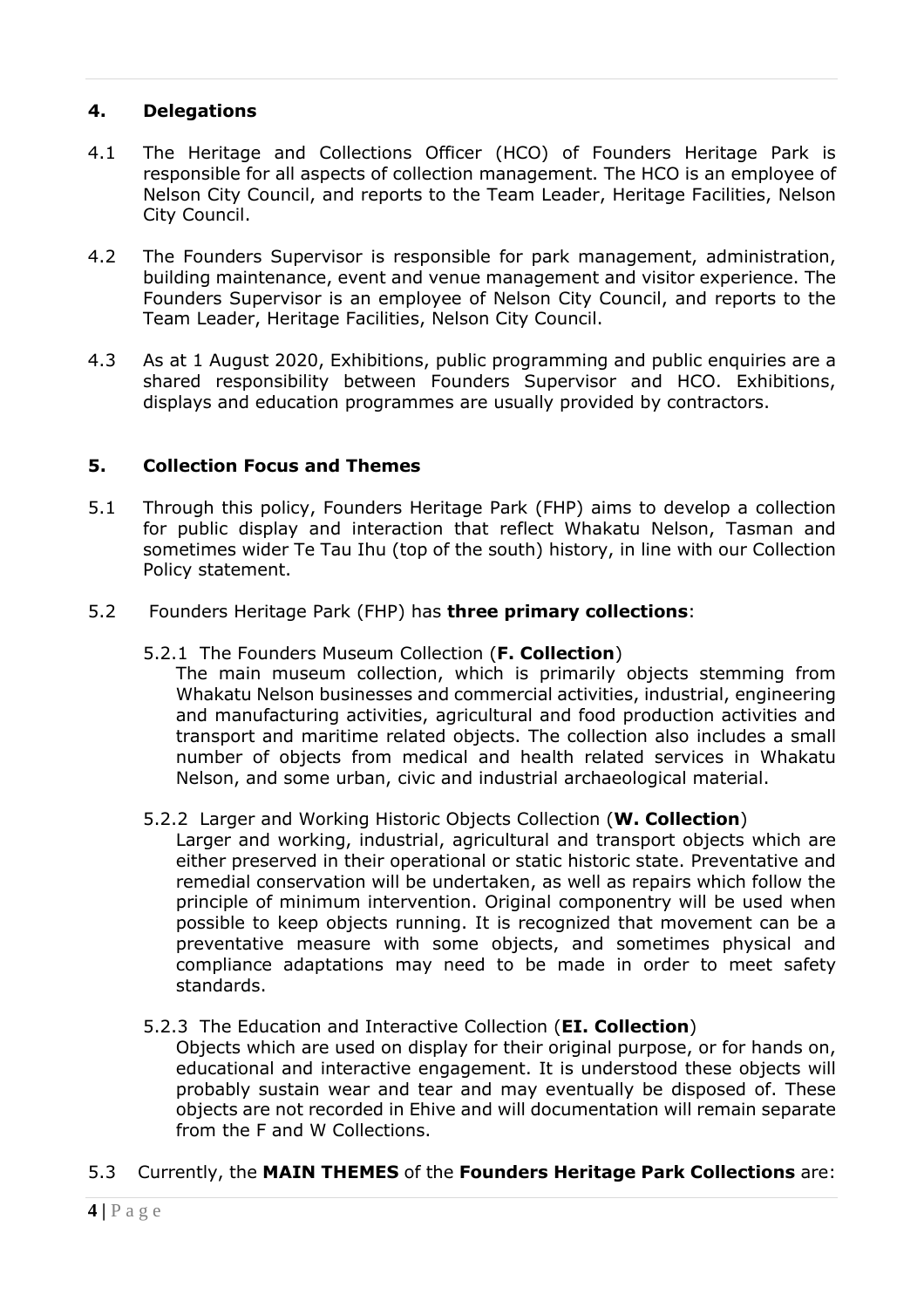- i. *Where we came from* our whakapapa, our stories, our peoples and our land
- ii. *How we built our community* social development, wellbeing, arts, culture and events
- iii. *How we worked together* livelihoods and employment. The commerce, industry and agriculture that shaped and defined our region.
- iv. *How we got around* what were the modes of transport
- v. *Let's learn and explore* education, interaction and engagement for all ages on the above themes
- 5.4 Items that will not actively be collected at this time includes:
- Objects that do not fit within the Collection focus and themes (as above).
- Objects offered only on a loan basis, or with other limiting conditions.
- Taonga tūturu (these will be redirected to Nelson Provincial Museum to make appropriate recommendations – see section 6 below.)
- Books, textiles, photographs, negatives, prints, original artworks and fragile materials, unless relating to other Collection objects, displays or buildings in the park.
- Domestic and household items, unless they have either significant local links, or can help inform stories within the FHP's established themes or displays.
- Natural History items, unless it has direct historical connection with another Collection object or Founders display.
- Founders Heritage Park will never collect objects that breach the Convention on International Trade in Endangered Species of Wild Fauna and Flora.

### **6. Taonga tūturu**

- 6.1 Taonga tūturu is an object that relates to Māori culture, history, or society; is more than 50 years old, and was, or appears to have been;
	- (i) manufactured or modified in New Zealand by Māori; or
	- (ii) brought into New Zealand by Māori; or
	- (iii) used by Māori.
- 6.2 Under section 11 of the Protected Objects Act, any newly found taonga tūturu are in the first instance Crown owned until a determination on ownership is made by the Māori Land Court. In the interim, the Ministry for Culture and Heritage is legally responsible for the recording, custody of the taonga tūturu, facilitating claims for ownership and any conservation treatment required.

6.2.1 If anyone presents Taonga tūturu to Founders Heritage Park, staff are required to inform the finder of their legal responsibilities under the Act and recommend they go to the Nelson Provincial museum, who have the expertise to identify and record a taonga tūturu. If the finder is reluctant to do this staff are advised to notify the Ministry.

6.2.2 Until there is proper facility for inclusion, any Taonga tūturu being offered to the Founders collection will be redirected to the Nelson Provincial Museum Te Tai Ao Komiti, who can liaise with the Ministry or appropriate Kaitiakitanga.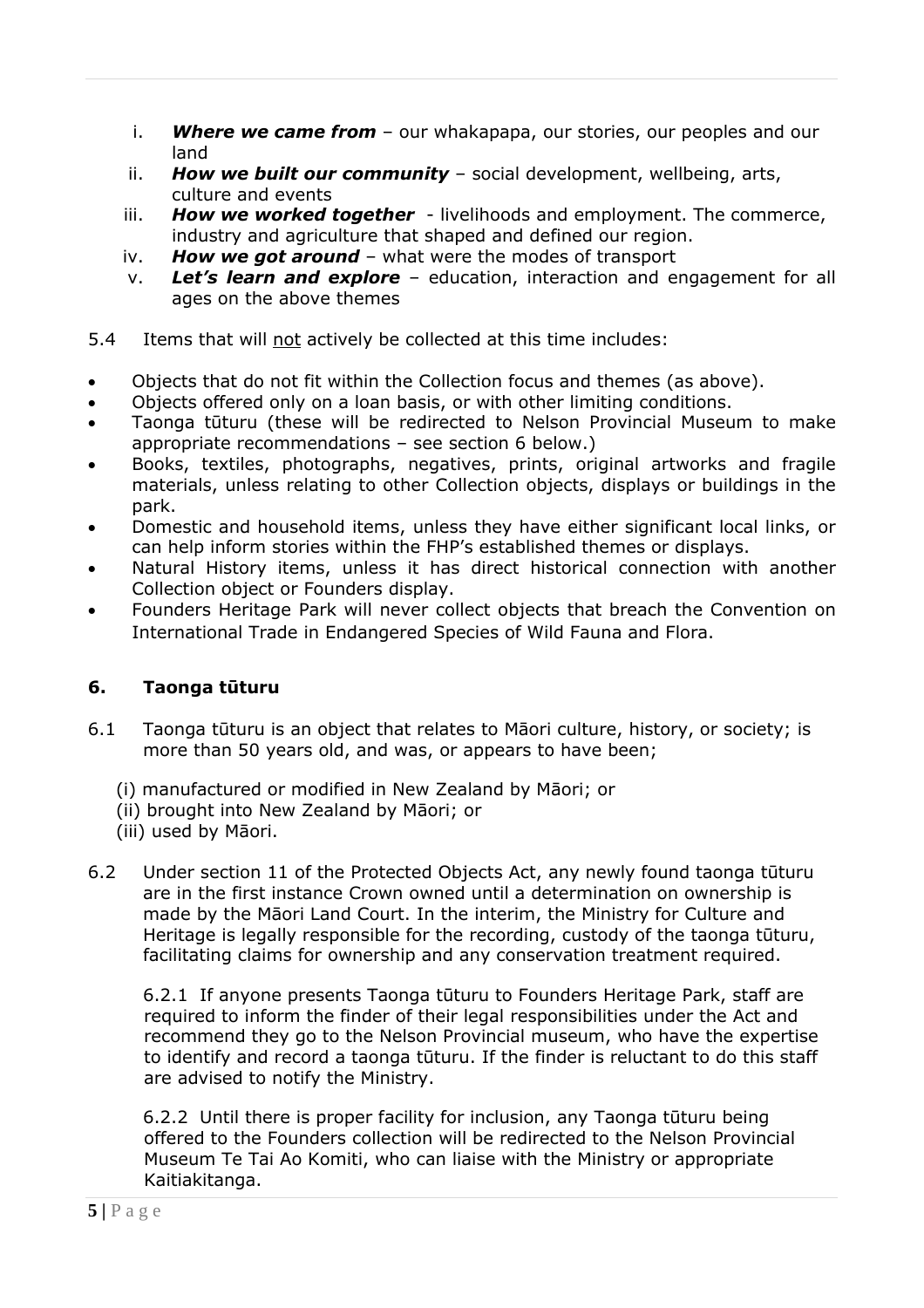- 6.3 Any Taonga tūturu found in the Collection at Founders Heritage Park will be handed over to the custody of Nelson Provincial Museum, to follow the appropriate Ministry guidelines in notification to the Ministry, its registration and if required, its repatriation to the rightful, owner, guardian or Tangata Whenua.
- 6.4 Founders Heritage Park is committed to respecting tikanga (customs) of Iwi in all management of taonga.

### **7. Documentation**

- 7.1 Founders Heritage Park will keep up-to-date and complete information records pertaining to the collection.
- 7.2 For all collection documentation forms and a full list of procedures and processes (with Flowcharts) refer to the Collection Procedures Manual.
- 7.3 All objects being accessioned into any of the three primary collections should be included in the main Founders Collection Ehive database. This database will capture the entire collection and its objects in their accessioned or deaccessioned state.
- 7.4 Regular inventory should be done in order to keep records and documentation up to date.
- 7.5 All collecting activity and collection management processes will be in accordance with museum Code of Ethics (ICOM Code of Ethics and Museums Aotearoa Code of Ethics). As well as national and international standards, guidelines, codes and legislation cited in Section 3.
- 7.6 Where relevant, and possible, Founders Heritage Park will obtain copyright and reproduction rights for new objects at the time of acquisition. This is signed over by legal owner (where copyright ownership allows) on the Object Receipt Form.
- 7.7 This collection policy should be reviewed every five years and as knowledge of the collection develops.

### **8. Acquisitions at Founders Heritage Park**

- 8.1 Objects and collections may be acquired as donations, bequests, or transfer from another institution.
- 8.2 All objects must be assessed before being accepted into the Founders Heritage Park Collections (F. Collection and W. Collection) and must meet the Collection focus and themes. Acquisition criteria are stated below in section 9: Acquisition Criteria and Significance Assessment, and are fully outlined in the Collection Procedures Manual.
- 8.3 Founders Heritage Park will only acquire objects without excessive conditions or restrictions on the way they might be used or displayed in the future.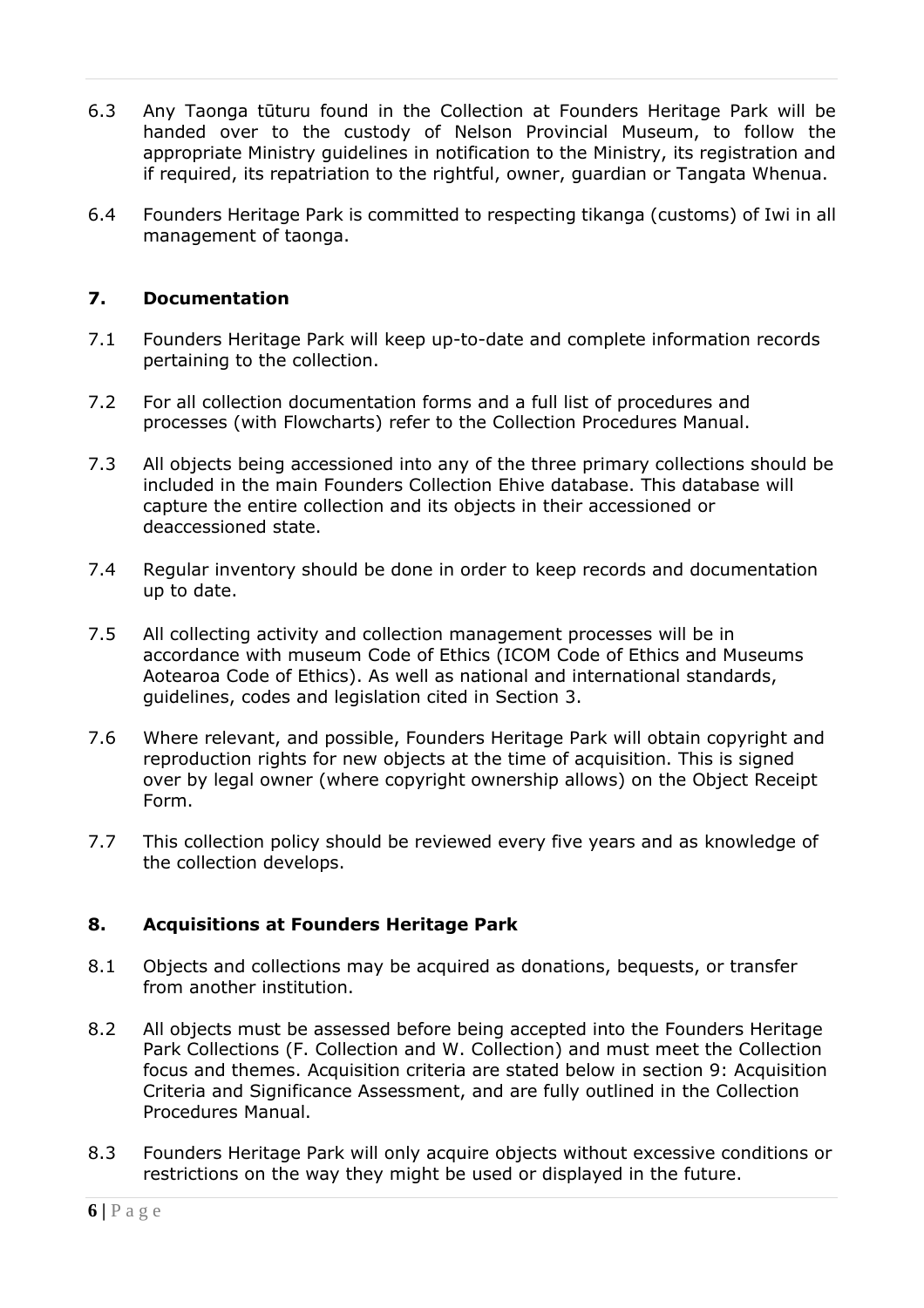- 8.4 On occasion, the HCO may present to management items they consider suitable for purchase or commission along with associated funding sources.
- 8.5 Founders Heritage Park will only acquire objects where the donor or vendor of a proposed acquisition has, and can sign over legal title of the object to the Park, (as documented on the Object Receipt Form). Full legal title must accompany any object accessioned into the collections.
- 8.6 Founders Heritage Park will not acquire objects with a fraudulent, unethical or illegal background.
- 8.7 Founders Heritage Park will only acquire objects that comply with relevant local and national legislation, regulations and permit requirements, and those international agreements and conventions to which New Zealand is a signatory (refer Section 3 - Standards and Guidelines).
- 8.8 Founders Heritage Park reserves the right to decline any offer of gift to the collection.

### 9. **Acquisition Criteria and Significance Assessment**

- 9.1 To be accepted into the Founders Collection, objects must undergo a two step process. Stage 1 is to meet the Acquisition Criteria and if they meet all of these criteria they can proceed to stage 2 which is a Significance Assessment.
- 9.2 Stage 1. To be accepted into the Founders Collection, all objects must meet the Acquisition Criteria checklist as follows:
	- i. Strong historical relevance in the Nelson and Tasman regions.
- ii. Is not already represented or has duplicates in the collection of higher quality (if it is a duplicate it could be considered for EI Collection)
- iii. Good, stable physical condition and completeness, and can be maintained in the long term (or can be conserved with available and reasonable resources if object deemed authentically significant)
- iv. Can be cared for and stored adequately and safely at the current time
- v. Does not pose any risks or hazards to staff or public
- vi. Will complement or enhance the existing collection, future displays and visitor experience (good interpretive capacity). Our themes are as follows:
	- *Where we came from* our whakapapa, our stories, our peoples and our land
	- *How we built our community* –social development, wellbeing, arts, culture and events
	- *How we worked together* livelihoods and employment. The commerce, industry and agriculture that shaped and defined our region.
	- *How we got around* what were the modes of transport
	- *Let's learn and explore!* education, interaction and engagement for all ages around these themes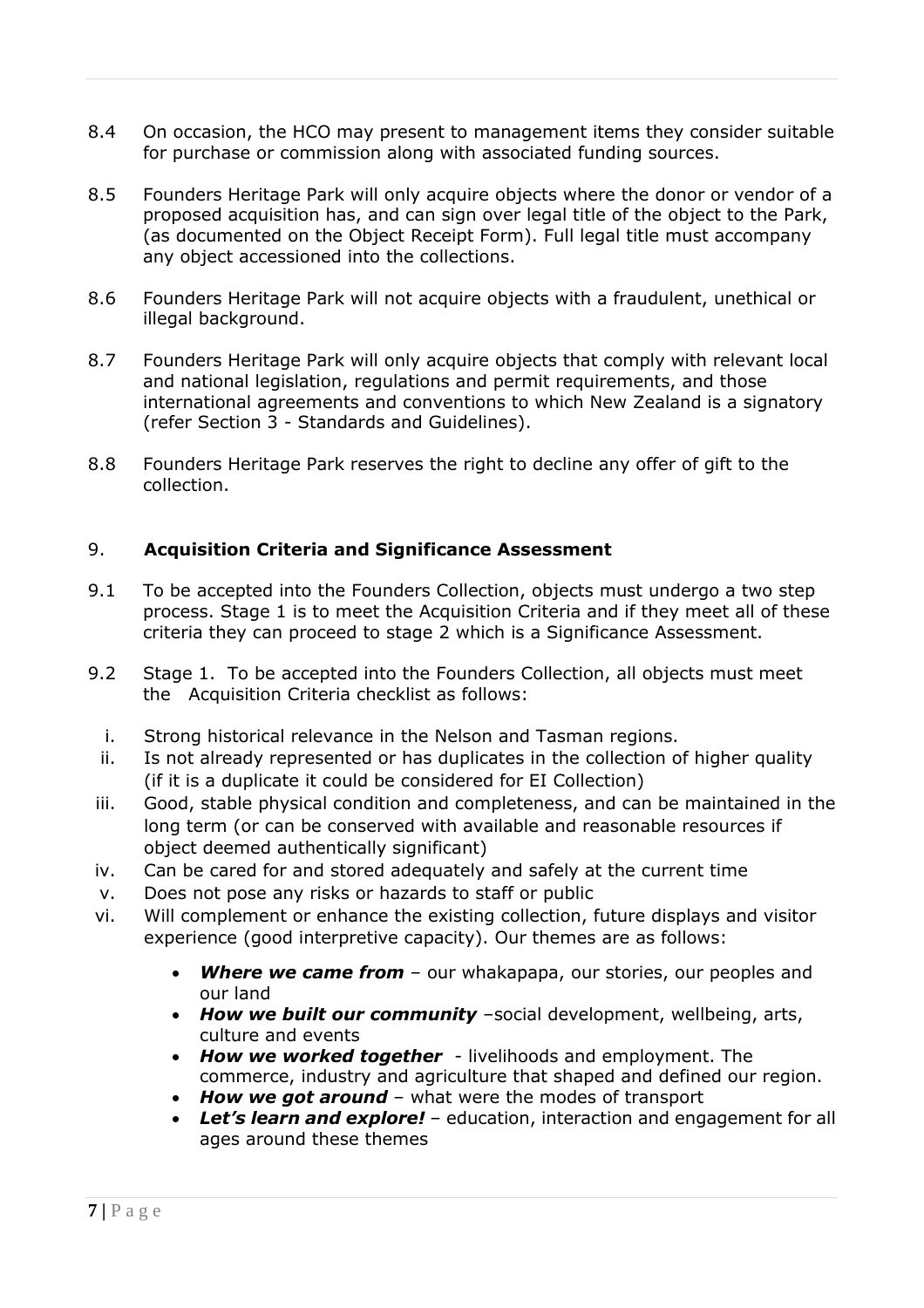- 9.3 Stage 2. Significance assessment, based on guidelines defined by Significance  $2.0<sup>1</sup>$  will be used to inform the final decision process. For each new object or group of objects, a Significance Assessment must be completed, and a Statement of Significance made.
- 9.4 Significance assessment involves five main steps:
	- analysing an item or collection an object.
	- researching its history, provenance and context
	- comparison with similar items
	- understanding its values by reference to the criteria
	- summarising its meanings and values in a statement of significance
- 9.5 With acquisition criteria and information from the Significance Assessment, a solid and clear case can be made for acquiring or declining an object.

#### **10. Loans**

- 10.1 Founders Heritage Park will consider loan requests from other Museums, art galleries and research institutions for exhibition or research.
- 10.2 The Museum will not generally loan items to individuals or other organisations, or for use as a prop except under very special circumstances approved by both the HCO and the Founders Supervisor.
- 10.3 Loans in or out may only be arranged for fixed periods and specific purposes.
- 10.4 Loans will only be agreed upon where appropriate standards of care and security for the objects can be provided.
- 10.5 Incoming and outgoing condition reports will be completed for each item on loan.
- 10.6 Any damage to loan items is to be reported to the lender within 24 hours (by telephone) and/or within seven days (in writing).
- 10.7 Any damage to loan items will be properly repaired at the expense of the party responsible for the damage.
- 10.8 Loan items will not be lent to a third party without permission of the lender.
- 10.9 Loan items will not be moved from the site agreed upon in the loan agreement without the knowledge of the lender.
- 10.10 Loan items are to be returned within the stated loan period with prior notice to the lender of the items intended return.
- 10.11 See full terms and conditions see Founders Heritage Park Outgoing Loan Forms and Incoming Loans Forms and Agreements.

<sup>&</sup>lt;sup>1</sup> Significance 2.0: A guide to assessing the significance of collections,.Collections Council of Australia Ltd 2009 by Roslyn Russell and Kylie Winkworth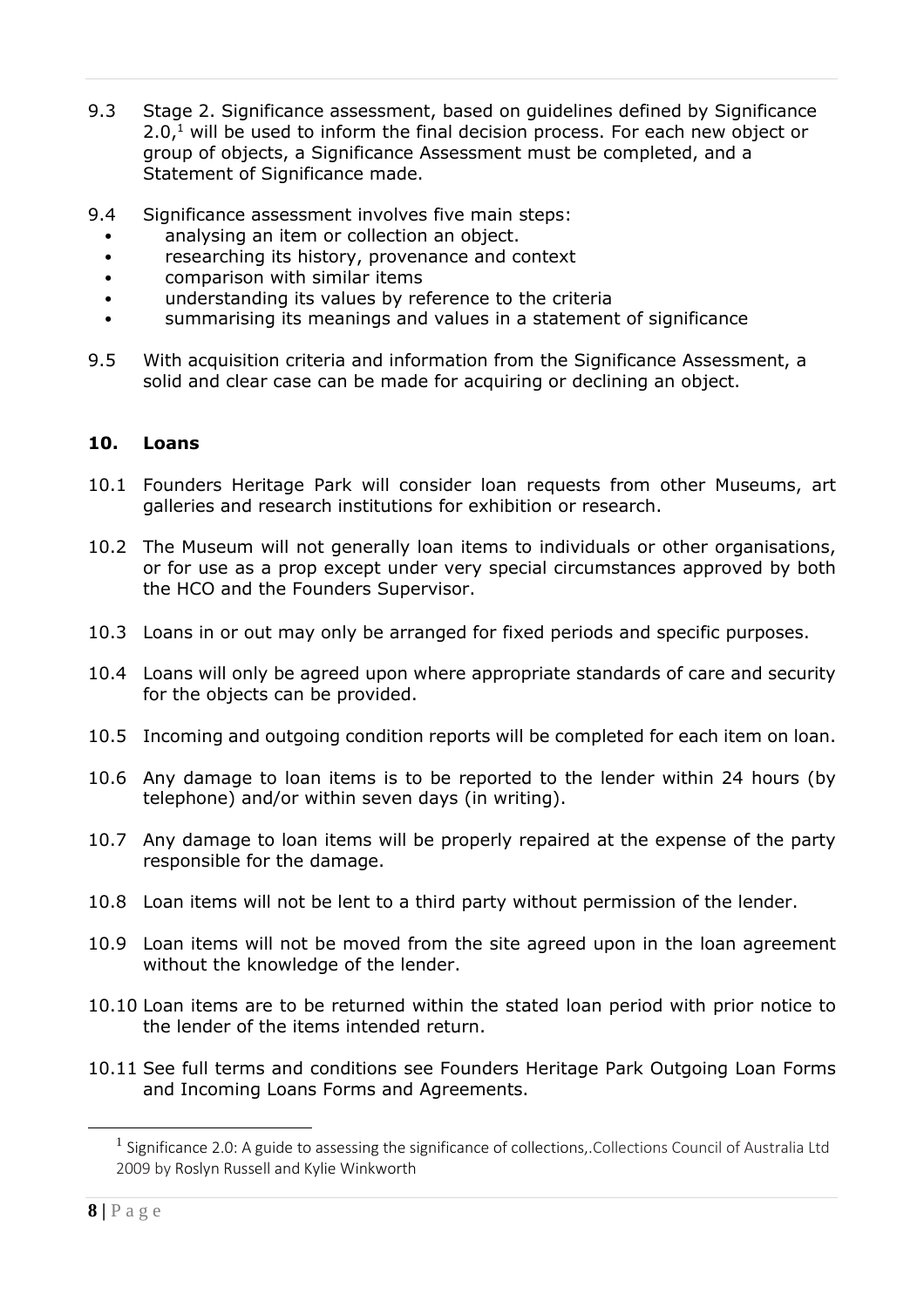### **11. Expired and Abandoned loans**

- 11.1 If a documented incoming loan term has expired and the object/s have not been collected, or arrangements made for collection, founders Heritage Park staff will contact the lender and ask them to retrieve their objects, or make arrangements for their return transportation.
- 11.2 It is the responsibility of the lender to keep Founders Heritage Park informed of changes of address or ownership of the property.
- 11.3 If the Lender's, or last known owner's contact details are unknown, Founders Heritage Park and its staff will undertake searches for lenders with the utmost diligence and good faith.
- 11.4 If a documented incoming loan term has expired, and remains unclaimed, the object/s will remain in Founders Heritage Park's custody.
- 11.5 Founders Heritage Park may acquire title to unclaimed object/s with a documented expired loan agreement if the lender has not reclaimed their property following notification of the Founders Heritage Park intent to claim title.
- 11.6 Founders Heritage Park will provide written notification of its intent to claim title via email, with return receipt requested, or by mail (tracked and signature required) to the lender, or last known owner's, most recent address.
- 11.7 If the letter is returned or email or letter receives no response, Founders Heritage Park must publically notify its intention to conclude the unclaimed loan. It will do this by publishing a description of the object on the Nelson City Council website under the title 'Undocumented Property and Unsolicited Donations', and this web page's existence must be published twice in a local newspaper such as Our Nelson, and /or the Nelson Mail.
- 11.8 If the object remains unclaimed after 90 days, clear title will transfer to Founders Heritage Park.

### **12. Undocumented Loans**

- 12.1 Founders Heritage Park should treat a loaned object as an 'Undocumented Loan' if the following apply:
	- i. If the loan of an object/s to Founders Heritage Park does not have a documented agreement and there has not been any written communication between the lender or the lender's designated agent and Founders Heritage Park for at least two years from the date Founders Heritage Park took possession of the object/s, or two years from when the object/s was left at Founders Heritage Park; or
	- ii. The object/s was left at Founders Heritage Park with verbal agreement by a staff member who is no longer employed at Founders Heritage Park, and there has not been any written communication between the lender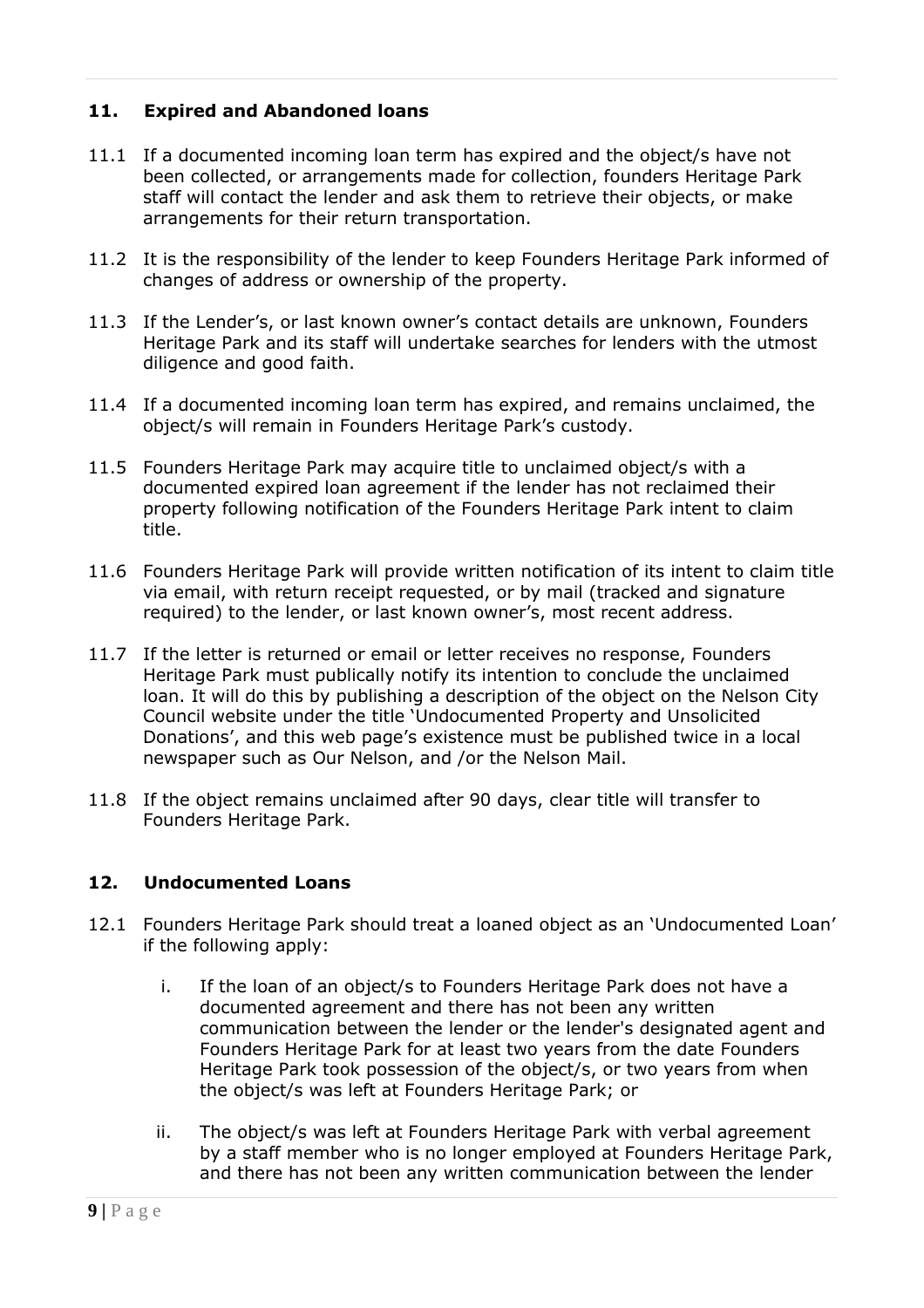or the lender's designated agent and Founders Heritage Park for at least two years from the date Founders Heritage Park took possession of the object/s, or two years from when the object/s was left at Founders Heritage Park.

- 12.2 If Founders Heritage Park fails to receive any written contact from a lender within 2 years, about an undocumented, loaned object, ownership of the loaned property reverts to Founders Heritage Park.
- 12.3 Under the terms of this Collection Policy, for any historic, undocumented loans, where the lender is known to Founders Heritage Park, an Object Loan Agreement must now be set up, between the lender and Founders Heritage Park by 31 December 2020, or the object/s will become subject to Section 12.2 Undocumented Loans.
- 12.4 If the lender does not want to sign a documented loan:
	- i. the lender can make an offer to donate the object into the Founders Collection; or
	- ii. the lender must remove their object from the park. They will be notified of this in writing and given 90 days to comply.

### **13. Undocumented property, doorstep donations or 'found in collection.'**

- 13.1 Due to past lack-of-resource and processing issues, the existing collection at Founders Heritage Park includes objects that do not have an accession trail, meaning that here are some objects in the collection that have no record of past or current ownership.
- 13.2 '**Doorstep donations**,' refers to objects left at Founders Heritage Park without documentation, such as an Object Donation receipt form through which to transfer ownership. These are objects delivered, left on the premises, or unsolicited by Founders Heritage Park.

13.2.1 Founders Heritage Park may acquire clear legal title to objects delivered, left on the premises, or unsolicited by the Founders Heritage Park if no one comes forward to establish ownership of said property within 90 days.

13.2.2 After the 90 day period Founders Heritage Park may wish to accession an object into the collection or dispose of object as they see fit.

- 13.3 **'Undocumented property'** and **'Found in the Collection'** refers to objects in Founders Heritage Park's physical possession or control that lacks both documentation of their origins and proof of transfer of title to Founders Heritage Park. They are objects for which Founders Heritage Park cannot determine the lender, donor, or owner after making effort in good faith to do so.
- 13.4 Reasonable attempts by the HCO or Founders Staff will always be made to find out further information about the objects and their original owners if they can be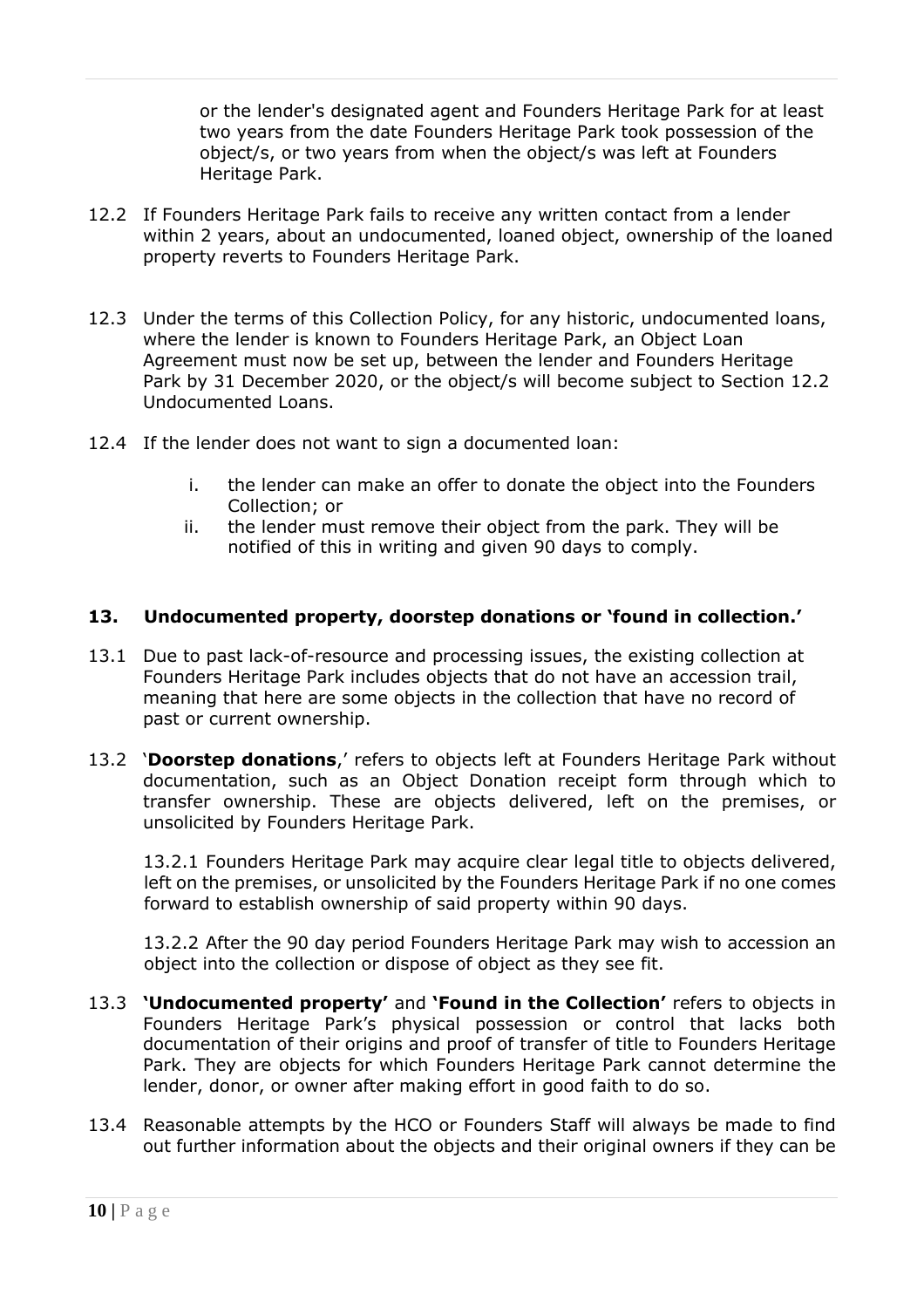found. Databases will be searched to look for matching records or possible matches.

- 13.5 The object will be registered as a 'No Record' (NR) object number ie NR 2020.123, inventoried and assessed. NR objects will be cared for in the same manner as objects in the permanent collection.
- 13.6 If it is in unstable or poor physical condition, unsafe or hazardous, and unable to be cared for it will be disposed of through the "Emergency Deaccessioning" process.
- 13.7 In order to claim clear legal title Founders Heritage Park will publically notify its intention to claim title or seek further information by publishing a basic description of the object on the Nelson City Council website, under the title 'Undocumented Property and Unsolicited Donations', and this web page's existence must be notified in a local newspaper such as Our Nelson, and /or the Nelson Mail.
- 13.8 If an owner responds, who can verify or satisfactorily prove ownership, they will be asked to donate the object (documented) or collect their object.
- 13.9 If no one has further information or claims ownership within 90 days, Founders Heritage Park may claim legal title. The object can then remain in the collection as an NR object with clear title. At this point Founders Heritage Park may also choose to deaccession the object.
- 13.10 In claiming legal title of an NR object, Founders Heritage Park recognises the possibility that the object may be claimed by a rightful owner at a later date. Only upon receiving adequate documentation proving ownership, will Founders Heritage Park return the object to its rightful owner. Founders Heritage Park may seek legal counsel in such cases.
- 13.11 Should Founders Heritage Park decide to deaccession or dispose of any 'Undocumented Object' or 'Found in the Collection' object, it must carefully follow procedures outlined (with flowcharts) in the Collection Procedures Manual.

### **14 De-accessioning and Disposal**

- 14.1 De-accessioning is the process of de-registering an object from the collection for clearly stated reasons, and disposing of it in accordance with approved policies and procedures. Caution and transparency are essential in the de-accessioning process.
- 14.2 The HCO or other contracted, qualified staff are responsible for identifying objects for de-accessioning and/or disposal under policy criteria, as below (section 14.3).
- 14.3 Criteria for de-accessioning includes:
	- i. Unstable, poor physical condition or completeness, and unable to be maintained in the long term
- ii. Unsafe poses risks or hazards to other collection items, staff or public.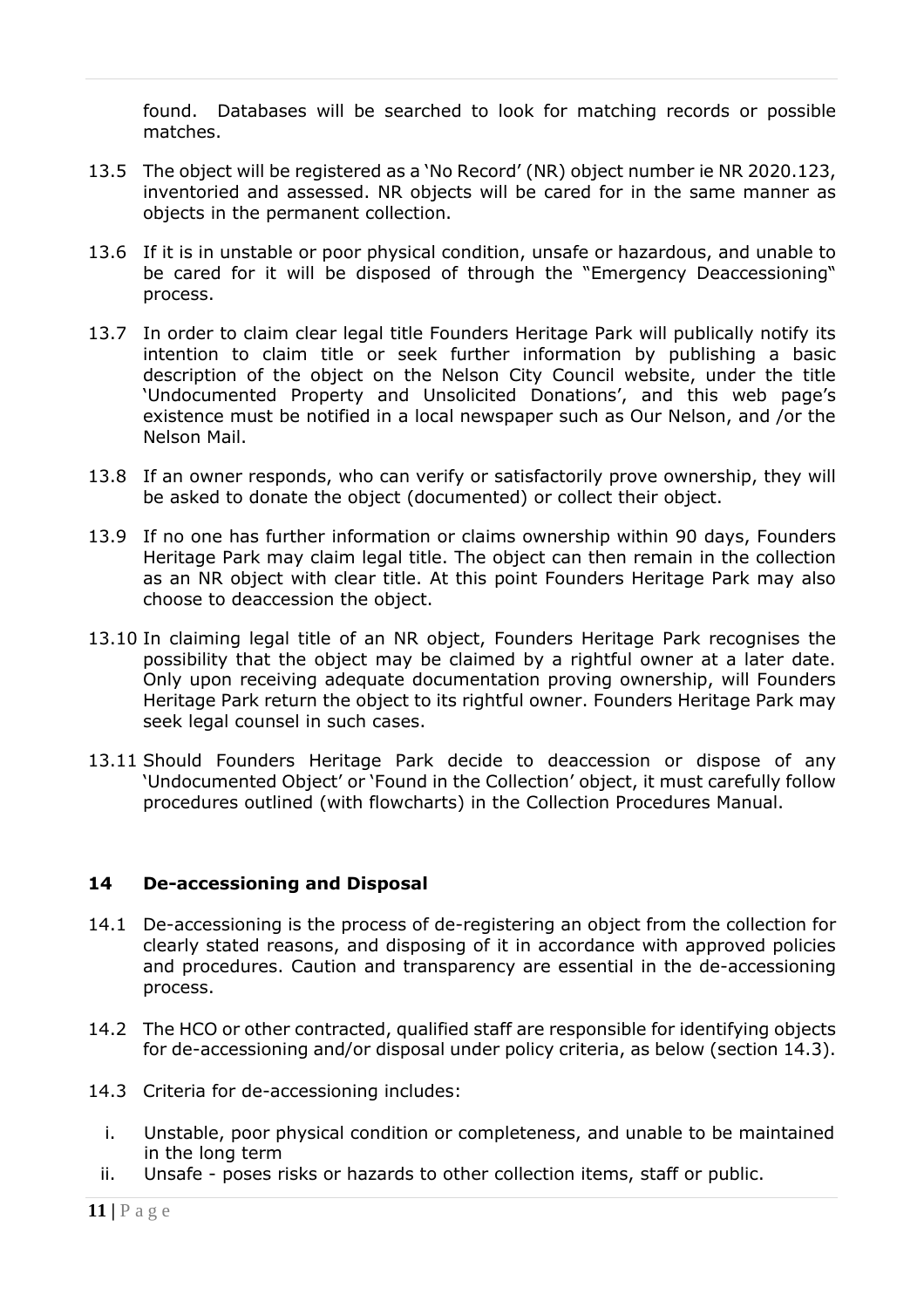- iii. Unable to be cared for or stored adequately and safely
- iv. Is already represented or has duplicates in the collection of higher quality (if it is a duplicate it could be considered for EI Collection)
- v. Lack of provenance or record information or doesn't have strong historical or social significance in the Nelson and Tasman regions
- vi. Does not complement or enhance the existing collection, future displays or visitor experience and is outside the scope of Founders Heritage Park's collection themes – which are:
	- *Where we came from* our whakapapa, our stories, our peoples and our land
	- *How we built our community* –social development, wellbeing, arts, culture and events
	- *How we worked together* livelihoods and employment. The commerce, industry and agriculture that shaped and defined our region.
	- *How we got around* what were the modes of transport
	- *Let's learn and explore!* education, interaction and engagement for all ages around these themes.
- 14.4 Raising money for Founders Heritage Park through the sale of de-accessioned items is unethical and not a valid reason for de-accessioning.
- 14.5 Where there are reservations about the relevance or significance of objects to be de-accessioned, the objects should be held for 90 days before disposal.
- 14.6 In seeking to dispose of objects with an NR number or no record information, Founders Heritage Park will need to seek further information from the public on the object, by publishing a basic description of the object on the Nelson City Council website, under the title 'Undocumented Property and Unsolicited Donations', and this web page's existence must be notified in a local newspaper such as Our Nelson, and /or the Nelson Mail. A 90 day waiting period must be observed before proceeding with the deaccessioning. Please see section 13.7 – 13.12 for further information.
- 14.7 A photo of the object, a deaccession form indicating why it is de-accessioned, and the method of disposal is to be kept on file in a register of all de-accessioned objects.
- 14.8 The deaccession should be noted on the accession register and in the eHive database, and a hard copy kept with its original donation form on file.
- 14.9 Objects will only be destroyed in exceptional circumstances such as:
	- Where an object is damaged beyond economical repair or conservation, being subject to an emergency situation, as outlined in Section 15.1 and 15.2 Emergency Deaccessioning.
	- Where an object poses a serious conservation threat to other items in the collection and cannot be countered by treatment or isolation from other objects.
	- Where an object creates a serious health and safety risk to staff, volunteers or the public.
	- Where an object has deteriorated or become broken beyond reasonable repair, and no part or sample has any identifiable use or viability.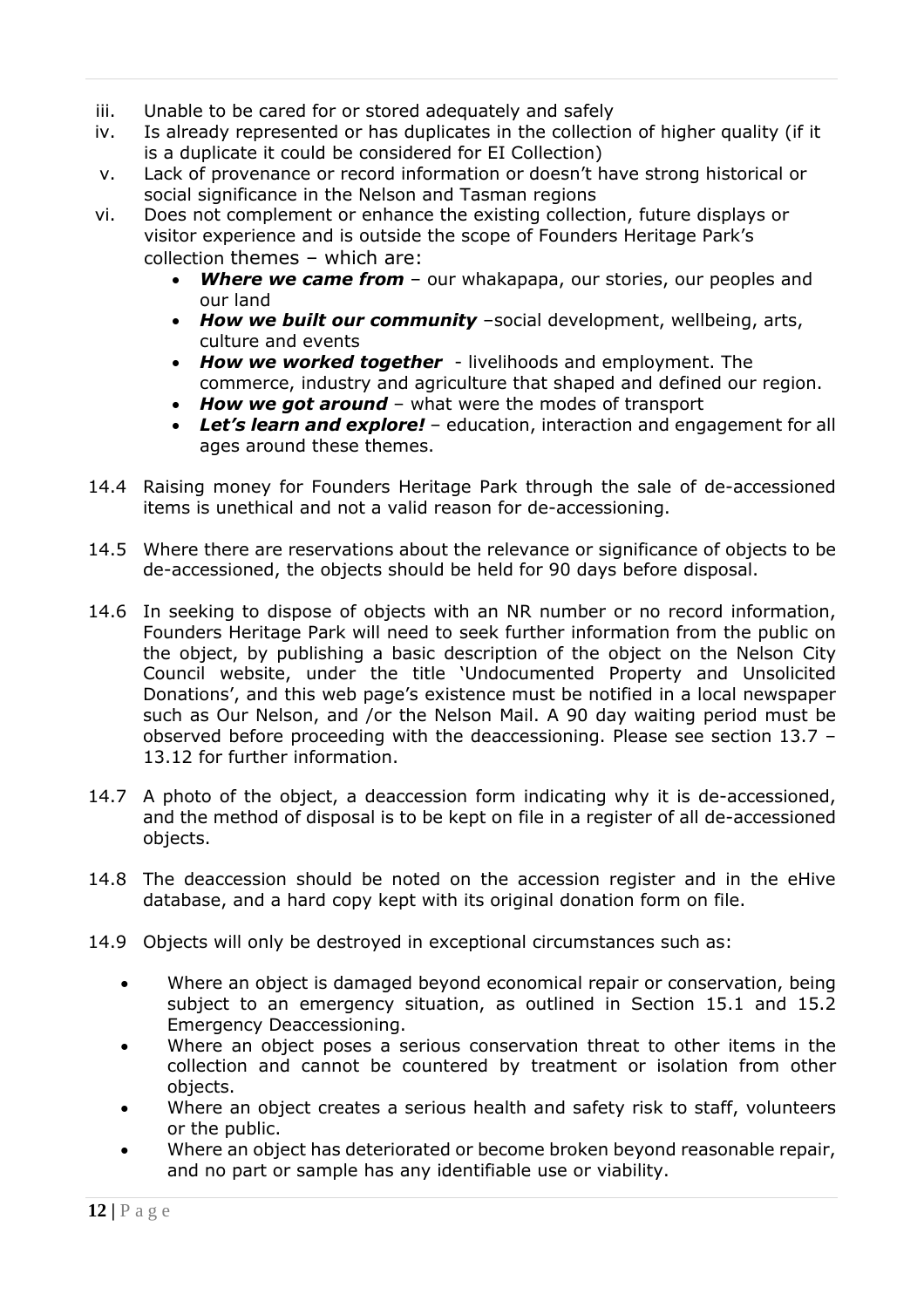- Where you have had no interest shown by another organisation or interested individual, or after public notice, and the object is unsaleable.
- 14.10 For certain categories of bulk archaeological or natural history material, from fieldwork, Heritage New Zealand Pouhere Taonga should be contacted in the first instance prior to disposal or deaccession. The material may be destroyed provided that the material has been fully analysed and published and all relevant records deposited with the site archive. Where applicable, an adequate and representative sample should be retained for future research.
- 14.11 When there is a query over a specific object being considered for de-accession that may have unusual, rare, or specific requirements outside of standard procedure, expertise must be sought by the relevant professional.

### **15 Emergency Deaccessioning**

15.1 Reasons for emergency deaccession may include, but are not limited to:

15.1.1Fire, flood, earthquake, natural disaster or other serious emergency affecting the collection, or parts thereof, while in storage or on display

15.1.2Leaching of toxic chemicals that have the potential to cause harm to staff or the public

15.1.3Discovery of a hazard that cannot be contained or managed effectively and efficiently

15.1.4Extreme environmental or storage conditions that potentially may cause harm or danger to staff or collection.

- 15.2 Under special clause 15.1.4 in the Re-Org at Founders proceeding from 2020- 2025, emergency deaccessioning can be used for objects that are: 15.2.1In poor, unstable physical condition or completeness, and cannot be maintained in the long term; or 15.2.2Pose a risk or hazard to staff or public; and 15.2.3Cannot be cared for or stored adequately and safely at the current time.
- 15.3 When a situation arises where it is deemed necessary to dispose of hazardous, toxic or dangerous objects urgently, the following steps should be undertaken:
	- Seek professional advice as to how to prepare and handle movement of the object
	- Check regulations and disposal methods are appropriate so that harm does not occur to other people or places
	- Create a clear pathway and movement plan for the object, including how it will be transported
	- If possible, prepare the object for disposal by containing or sealing it in wrapping or containers prior to movement to ensure other areas do not become contaminated
	- Deliver the object to its final destination for destruction or redistribution.

Note: Always wear PPE (personal protective equipment) while preparing the object for disposal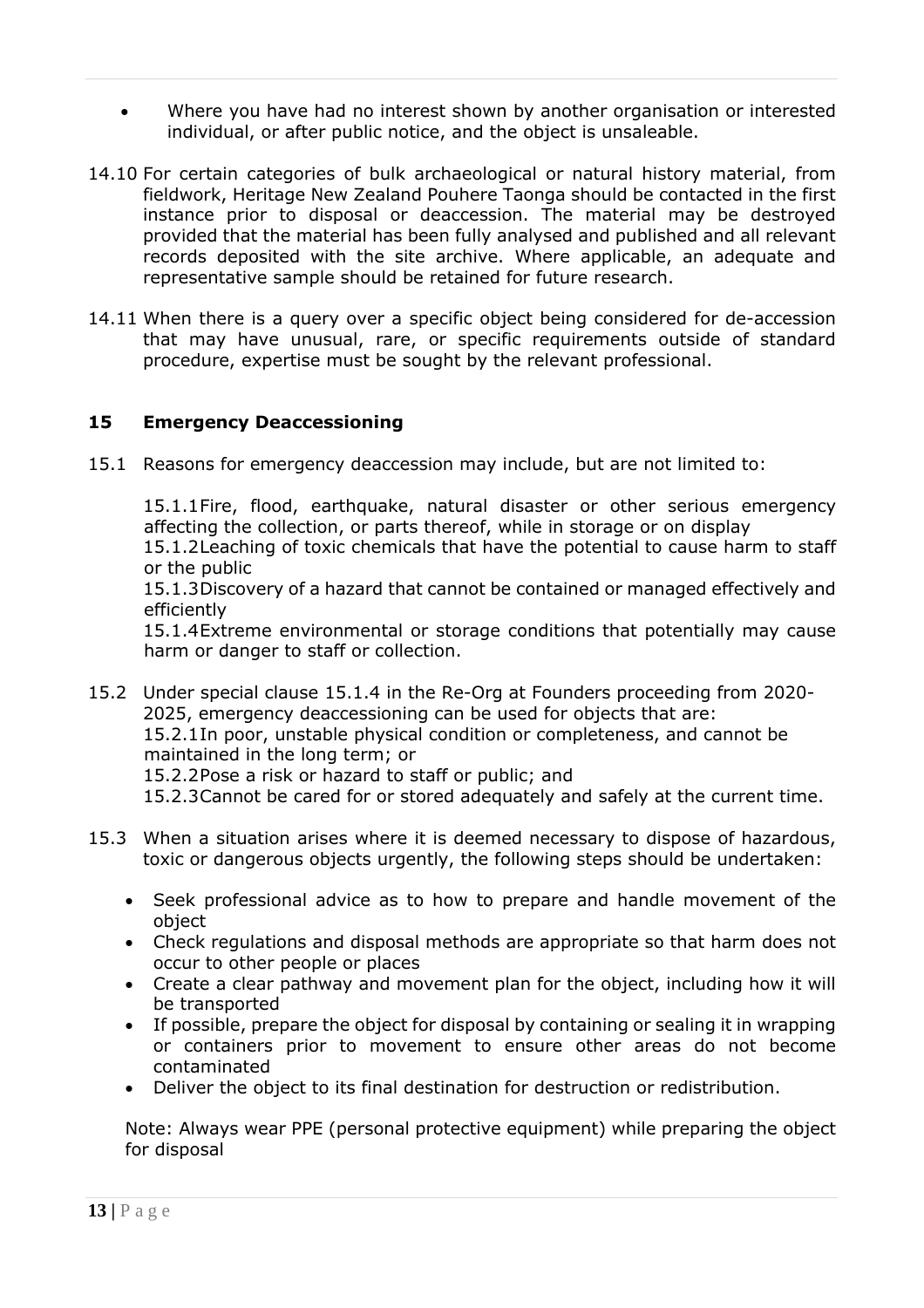15.4 As soon as practicable, record the following information:

- i. Object [reference](https://collectionstrust.org.uk/resource/disposal-reference-number) number ie Accessioned number or assigned NR number if undocumented.
- ii. The date of disposal
- iii. The method of disposal
- iv. [Disposal](https://collectionstrust.org.uk/resource/disposal-reason) reason
- v. The person authorising the disposal and their signature
- vi. The date of the authorisation
- vii. If possible take photographs and attach to file notes.
- 15.5 Records of Emergency Deaccession will be kept on file. Records should also be saved on the eHive database, and a hard copy kept with its original donation form on file (if accessioned).
- 15.6 For NR objects, its deaccessioned status should be added to the NR register and NR Deaccessioned folder.

### **16 Repatriation and Human Remains**

- 16.1 Founders Heritage Park will return all objects not accepted into the Collection to the donor unless permission is given by prior agreement for Founders Heritage Park to redistribute those items through donation, exchange or sale to other museums, organisations or individuals.
- 16.2 Founders Heritage Park will not collect kōiwi tangata, human remains, or parts of human bodies, in either a modified or unmodified state. This includes preserved or mummified human remains, teeth, bone and hair or any artefacts using body part components.
- 16.3 If historical remains such as teeth (from dentistry collections) are found and are undocumented, these will be disposed of through certifiable medical disposal standards.
- 16.4 If any historical acquisitions of human remains are found in the collection, they will be deaccessioned, with all due care and will be stored in a manner that affords utmost dignity and respect while plans for their disposal or repatriation are made.
- 16.5 If any Kōiwi tangata or associated funerary objects are found in the collection, they will be handed over to the custody of Nelson Provincial Museum Te Tai Ao Komiti, who can follow the appropriate Heritage New Zealand Pouhere Taonga guidelines for their care, and consultation with or repatriation to their home communities, iwi or kaitiaki.

# **17 Access and Research**

17.1 Community access to the collection is provided by exhibitions, public enquiries, scheduled appointments and digitization (Ehive).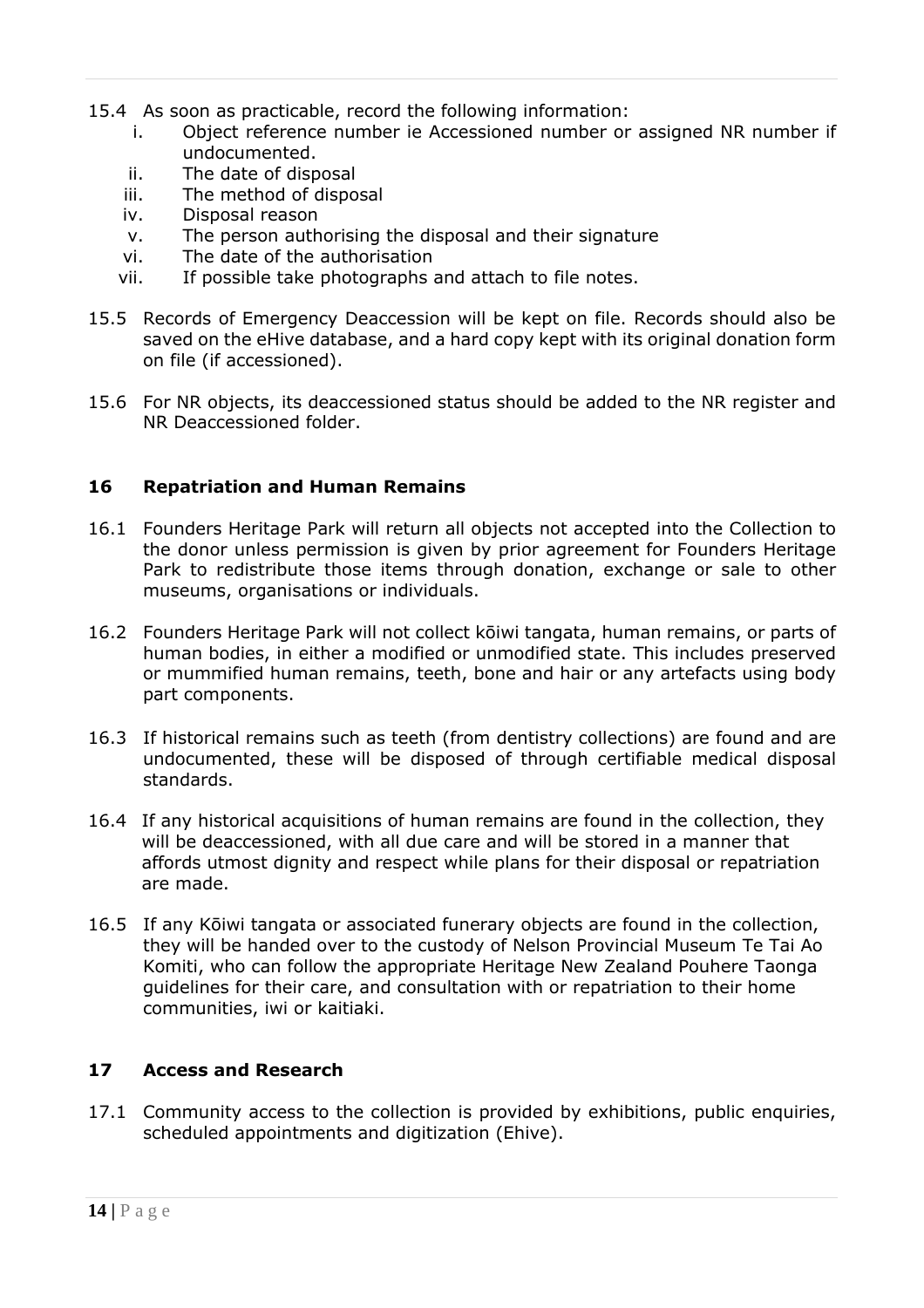- 17.2 Founders Heritage Park allows donors and their family access to information collected in relation to the items and supervised access to the collection items they have donated upon request and at a mutually convenient time.
- 17.3 When items are researched for a publication, a copy of the final article / book etc will be requested.
- 17.4 Founders Heritage Park reserves the right to charge for copyright clearance on items.

### **18 Storage**

- 18.1 Founders Heritage Park currently has very limited storage capacity. The current collection store is inadequate.
- 18.2 Founders Heritage Park is working towards improving the Collection Storage and implementing an environmentally controlled, fit-for-purpose storage facility. In the short term 2020 - 2025 a temporary Re-Org zone has been implemented in Harvestlands and other temporary storage zones will also be identified and utilized while the best possible future storage solution is found.
- 18.3 Wherever possible objects are to be stored with museum standard packing materials and placement with all due preventative conservation practices adhered to.

#### **19 Conservation**

- 19.1 In conserving objects, Founders Heritage Park will show the greatest respect for them, and involve the least degree of intervention consistent with their long-term care and the least possible loss of material of cultural heritage value.
- 19.2 Founders Heritage Park will safeguard collection items in its care by preventative conservation practices such as:
- Safe handling and display techniques
- Improving collection storage and storage methods
- Appropriately and adequately controlling pests
- Providing effective security
- Having temperature and humidity controls in place wherever possible, and
- Planning for emergencies
- 19.3 Founders Heritage Park follows museum standards and procedures for handling, packaging and preventative conservation as required.
- 19.4 Founders Heritage Park will seek advice and expertise from Nelson Provincial Museum staff if required or other museums as appropriate.
- 19.5 As required, Founders Heritage Park will have collection items assessed and repaired by an appropriate conservator recognized by the New Zealand Professional Conservators Group.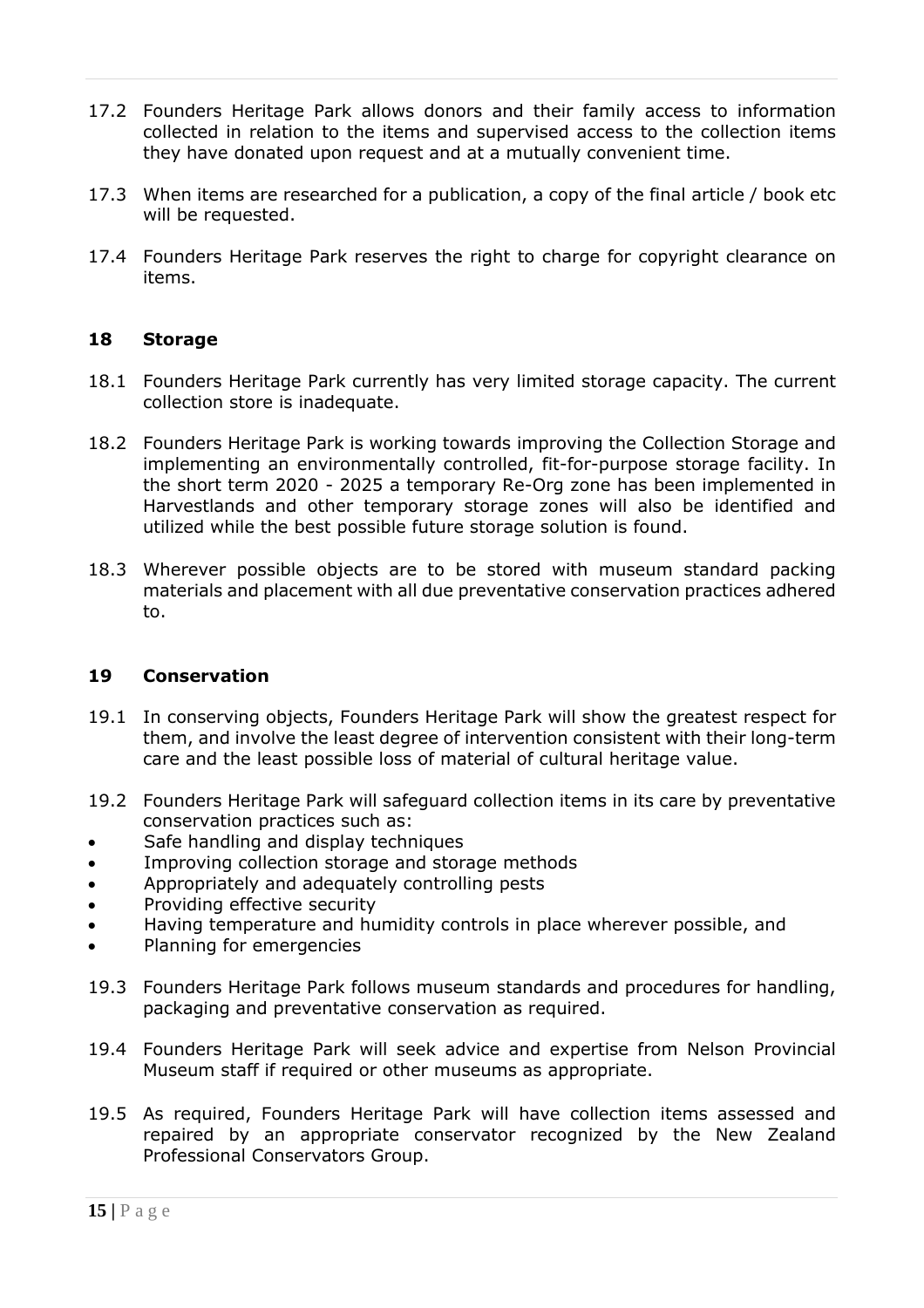- 19.6 Founders Heritage Park will consult with all stakeholders relating to a particular item before any major conservation work is undertaken.
- 19.7 Where possible, original historic photographs will be copied, with the copies placed on exhibition and the original returned to the kaitiaki / owner.
- 19.8 Display areas will be regularly cleaned with a 'Display maintenance schedule' and monitored for changes to environmental and other conditions that may affect the collection items.

### **20 Hazardous materials**

- 20.1 Objects which have been identified as a hazard should be destroyed or disposed of according to the relevant government legislation and regulations.
- 20.2 The presence of hazardous materials or hazardous conditions associated with collection objects and specimens to be aware of include, but are not limited to:
- Hazardous plants or mineral specimens, included specimens suspended in formaldehyde
- Constituents such as aniline dyes, chrome patinas or lead pigments
- Radioactive materials such as certain fossils, uranium pigment, radium paint (e.g., cockpit dials or watch faces)
- Asbestos-containing art plaster in stuccos, taxidermy mounts, lagging
- Extremely flammable cellulose nitrate films/negatives
- Alcohol preservatives, gunpowder, degraded medicinals, damaged gas cylinders
- Sharp weaponry, heavy artwork, fragility/break-ability leading to injury
- Lead-containing objects (e.g., linotypes, printing presses); lead-painted art frames or industrial/historic objects
- Taxidermied specimens containing arsenic and dust mites.
- Residual Hazards in the Storage Environment and Cases, including particulate residues of past preservative/pesticide treatments, vapours from organic treatment chemicals or natural object degradation that may accumulate within closed cases and be absorbed into wooden case interiors.
- 20.3 Where relevant, research and compile information of past and current collection preservation methods, conservation treatments, post-collection preparation, pesticide treatment, and any associated safety data sheets by review of archival records, original collector's notes, interviews with current staff, conservators or curators.
- 20.4 When unsure of the presence of hazardous materials in an object, seek advice and/or initiate analytical testing through professional sources such as the Nelson Provincial Museum, Cawthron Institute or Te Papa's conservation unit.

### **21 Founders Working Collection and Educational and Interactive Collection**

21.1 Founders Heritage Park may acquire larger or working objects (W. Collection) or objects for Educational and Interactive use (EI Collection).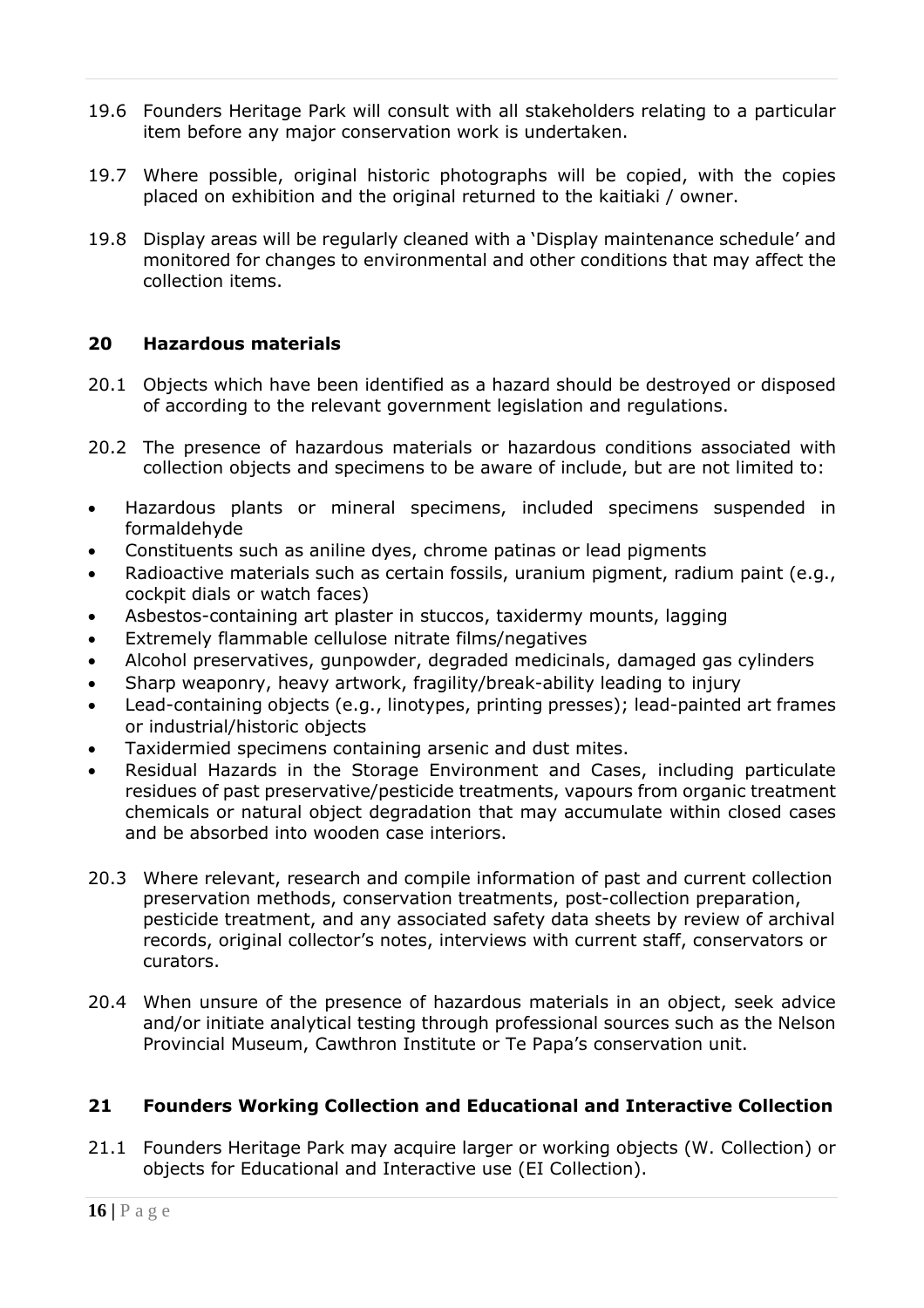- 21.2 W. Collection objects will be registered as, and must be clearly marked as, being a part of the W. Collection, with their W. Collection registration number (example: W.2020.01.01). W. Collection objects will have all documentation added to Ehive, and will be considered part of the main museum collection, will all due necessary care.
- 21.3 All EI collection objects will be registered into EI collection with the EI Collection Registration form, and will be assigned their own registration ID number. (example: EI.2020.01.01, being Education & Interactive Collection/year/object group number/individual object number). EI objects will not be entered into Ehive.
- 21.4 All W. and EI collection objects will be afforded the varying levels of care and maintenance required for safe public interaction at Founders Heritage Park.
- 21.5 The W. Collection will be subject to the 'Working Collection Guidelines and Overview' in the 'Founders Heritage Park Procedures Manual'.
- 21.6 Any transfer of Founders Heritage Park's accessioned F. or W. collection objects into its EI Collection will be subject to consideration and checklists. Objects must be carefully researched, establishing and clearly documenting the object's significance, provenance and legal ownership. Its importance as an interactive object, its viable use, maintenance and special conditions will also be considered.
- 21.7 Any items being transferred from the F. or W. collections to EI must first be deaccessioned from the F or W Collections, and then registered into the EI Collection.
- 21.8 The assessment process of accessioned collection objects for the EI Collection must be followed with the understanding that objects will be subject to physical deterioration or destruction over time. Objects may be assigned for interactive use with the expectation that it will probably deteriorate and may later be disposed of.

### **22 Glossary**

### **Accession**

The formal process of recording or processing the addition of an item to the permanent collection.

### **Acquisition**

When the legal title of an item is transferred and Founders Heritage Park becomes the owner.

### **Bequest**

Acquisition involving an individual transferring title of an item to the institution upon his or her death, through a will.